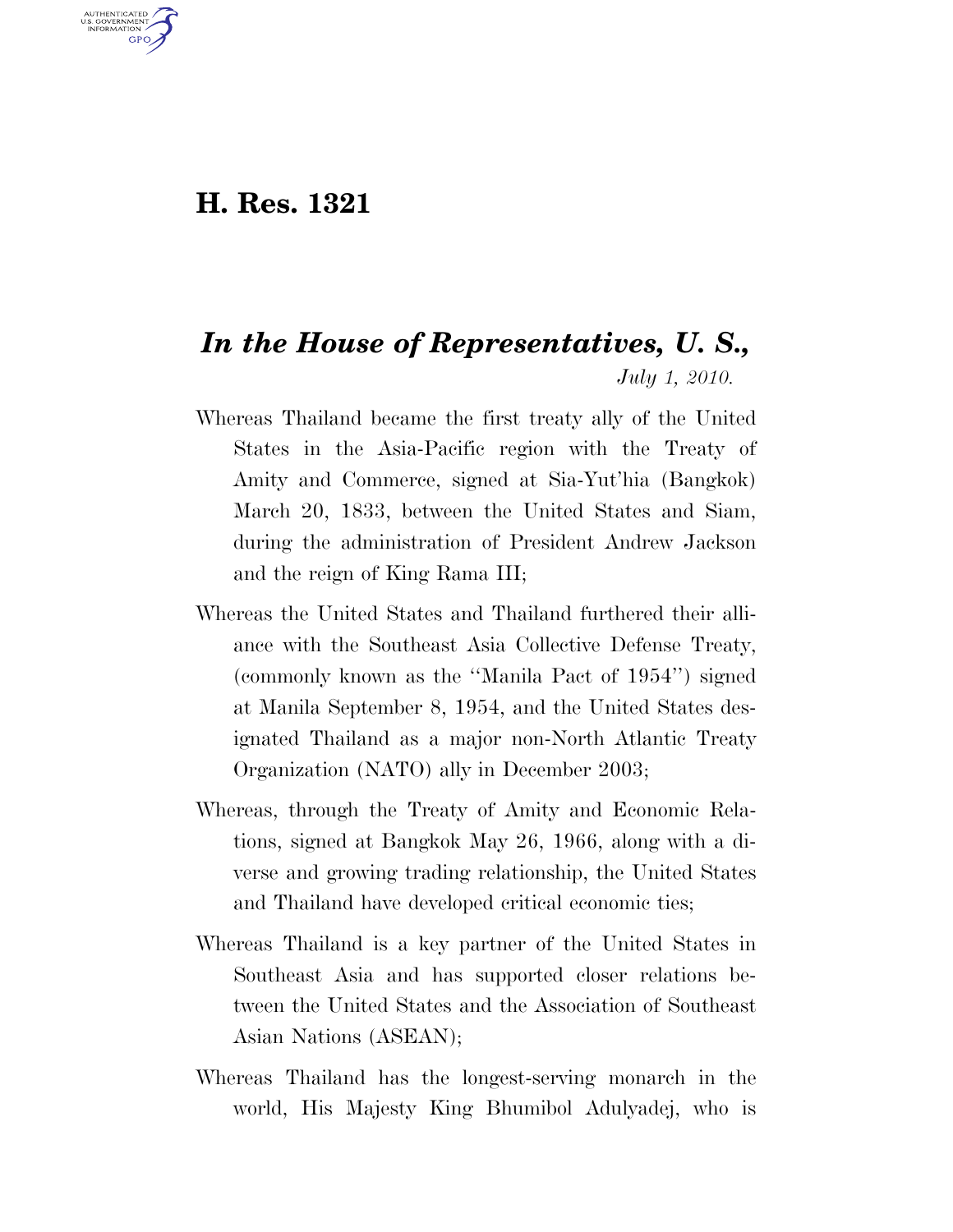loved and respected for his dedication to the people of Thailand;

- Whereas Prime Minister Abhisit Vejjajiva has issued a 5 point roadmap designed to promote the peaceful resolution of the current political crisis in Thailand;
- Whereas approximately 500,000 people of Thai descent live in the United States and foster strong cultural ties between the 2 countries; and
- Whereas Thailand remains a steadfast friend with shared values of freedom, democracy, and liberty: Now, therefore, be it

*Resolved,* That the House of Representatives—

(1) affirms the support of the people and the Government of the United States for a strong and vital alliance with Thailand;

(2) calls for the restoration of peace and stability throughout Thailand;

(3) urges all parties involved in the political crisis in Thailand to renounce the use of violence and to resolve their differences peacefully through dialogue;

(4) supports the goals of the 5-point roadmap of the Government of Thailand for national reconciliation, which seeks to—

(A) uphold, protect, and respect the institution of the constitutional monarchy;